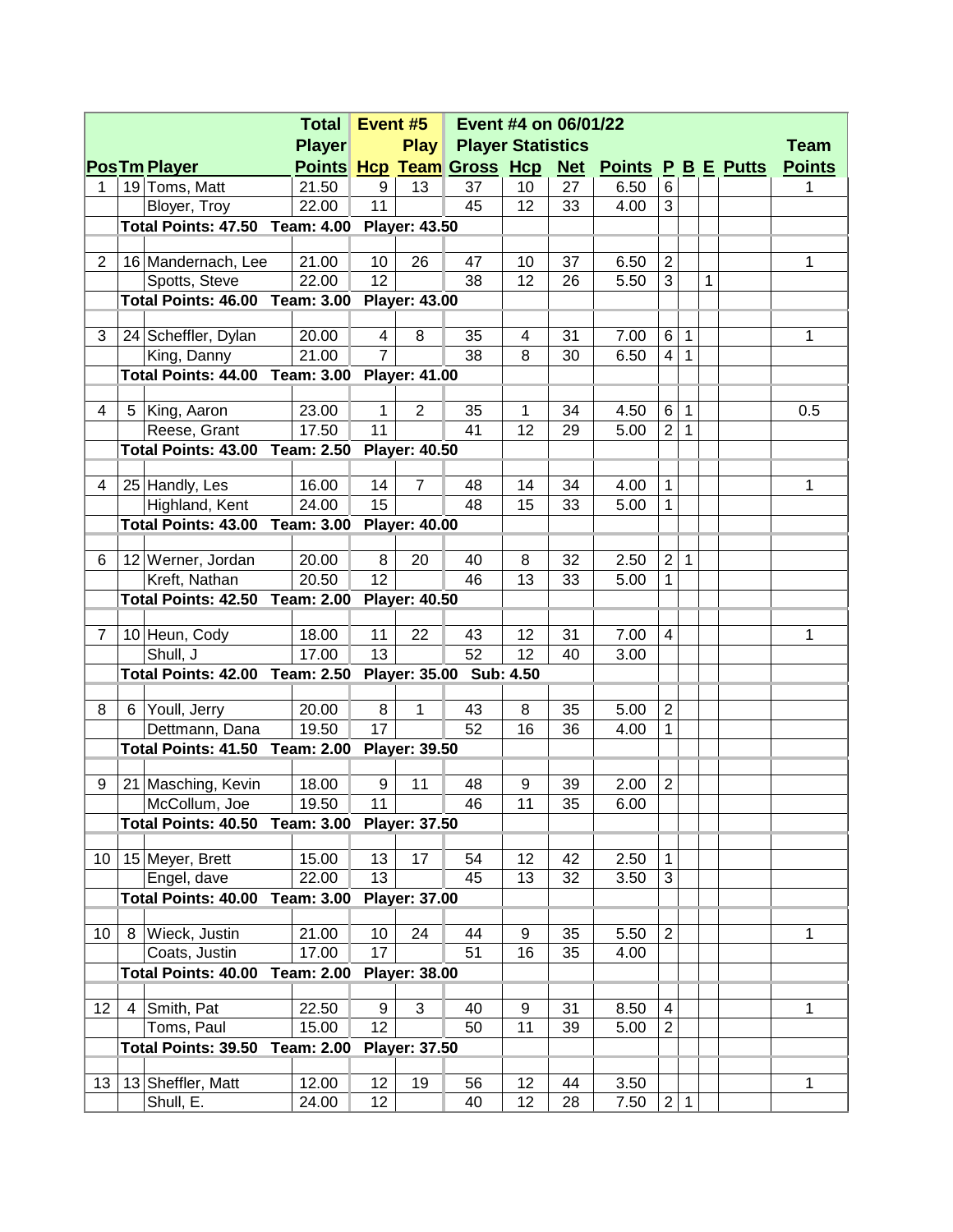|                 |                                                               | Total Points: 38.00 Team: 2.00 Player: 36.00 |                |          |                         |                         |         |          |      |                |              |  |     |
|-----------------|---------------------------------------------------------------|----------------------------------------------|----------------|----------|-------------------------|-------------------------|---------|----------|------|----------------|--------------|--|-----|
|                 |                                                               |                                              |                |          |                         |                         |         |          |      |                |              |  |     |
| 14              |                                                               | 26 DeLance, Travis                           | 14.50          | 13       | 16                      | 47                      | 13      | 34       | 6.00 | $\overline{4}$ |              |  | 1   |
|                 |                                                               | McDonough, Drew                              | 19.00          | 15       |                         | 49                      | 15      | 34       | 4.00 |                |              |  |     |
|                 |                                                               | <b>Total Points: 36.50 Team: 3.00</b>        |                |          | <b>Player: 33.50</b>    |                         |         |          |      |                |              |  |     |
|                 |                                                               |                                              |                |          |                         |                         |         |          |      |                |              |  |     |
| 14              |                                                               | Burns, Josh                                  | 18.00          | 6        | 6                       | 40                      | 7       | 33       | 4.50 | $\overline{2}$ | $\mathbf{1}$ |  | 0.5 |
|                 |                                                               | Peters, Nathan                               | 17.00          | 17       |                         | 47                      | 17      | 30       | 4.00 |                |              |  |     |
|                 |                                                               | <b>Total Points: 36.50 Team: 1.50</b>        |                |          | <b>Player: 35.00</b>    |                         |         |          |      |                |              |  |     |
|                 |                                                               |                                              |                |          |                         |                         |         |          |      |                |              |  |     |
| 16              |                                                               | Niehaus, Carter                              | 17.50<br>16.50 | 6<br>11  | 25                      | 43                      | 6<br>11 | 37<br>35 | 2.00 | 3              |              |  |     |
|                 |                                                               | Wellington, Ben                              |                |          |                         | 46                      |         |          | 2.50 | 1              |              |  |     |
|                 | <b>Total Points: 36.00 Team: 2.00</b><br><b>Player: 34.00</b> |                                              |                |          |                         |                         |         |          |      |                |              |  |     |
| 17              |                                                               | 18 Glass, Greg                               | 16.50          | 14       | 14                      | 52                      | 13      | 39       | 5.50 | 1              |              |  |     |
|                 |                                                               | Thompson, John                               | 17.00          | 15       |                         | 51                      | 15      | 36       | 1.50 |                |              |  |     |
|                 |                                                               | <b>Total Points: 35.00 Team: 1.50</b>        |                |          | <b>Player: 33.50</b>    |                         |         |          |      |                |              |  |     |
|                 |                                                               |                                              |                |          |                         |                         |         |          |      |                |              |  |     |
| 18              |                                                               | 3 Ernst, Todd                                | 11.50          | 9        | $\overline{\mathbf{4}}$ | 54                      | 9       | 45       | 3.00 | 1              |              |  |     |
|                 |                                                               | Mikkelson, Gary                              | 20.50          | 13       |                         | 46                      | 14      | 32       | 5.00 | 1              |              |  |     |
|                 |                                                               | <b>Total Points: 34.00 Team: 2.00</b>        |                |          | <b>Player: 32.00</b>    |                         |         |          |      |                |              |  |     |
|                 |                                                               |                                              |                |          |                         |                         |         |          |      |                |              |  |     |
| 19              |                                                               | 9 Barlow, Justin                             | 11.00          | 12       | 23                      | 45                      | 12      | 33       | 4.00 | 1              |              |  | 1   |
|                 |                                                               | Peterson, Chad                               | 21.00          | 13       |                         | 48                      | 13      | 35       | 7.50 | 1              |              |  |     |
|                 |                                                               | <b>Total Points: 33.00 Team: 1.00</b>        |                |          | <b>Player: 32.00</b>    |                         |         |          |      |                |              |  |     |
|                 |                                                               |                                              |                |          |                         |                         |         |          |      |                |              |  |     |
| 20              |                                                               | 17 Lownik, Tom                               | 12.00          | 12       | 15                      |                         | 12      |          | 0.00 |                |              |  |     |
|                 |                                                               | Dearborn, Doug                               | 15.00          | 18       |                         |                         | 18      |          | 0.00 |                |              |  |     |
|                 |                                                               | <b>Total Points: 31.00 Team: 2.00</b>        |                |          |                         | Player: 27.00 Sub: 2.00 |         |          |      |                |              |  |     |
| 21              |                                                               | 23 Tellinghuisen, Larry                      | 12.50          | 10       | 9                       | 48                      | 10      | 38       | 3.50 | 1              |              |  |     |
|                 |                                                               | Strief, Bob                                  | 17.00          | 11       |                         | 44                      | 11      | 33       | 5.00 | $\overline{2}$ |              |  |     |
|                 |                                                               | <b>Total Points: 30.50 Team: 1.00</b>        |                |          | <b>Player: 29.50</b>    |                         |         |          |      |                |              |  |     |
|                 |                                                               |                                              |                |          |                         |                         |         |          |      |                |              |  |     |
| 22 <sub>1</sub> |                                                               | 20 Schramm, Mark                             | 12.00          | 9        | 12                      |                         | 9       |          | 0.00 |                |              |  |     |
|                 |                                                               | Zimmerman, Clayton 14.50                     |                | 11       |                         |                         | 11      |          | 0.00 |                |              |  |     |
|                 |                                                               | Total Points: 28.50 Team: 2.00 Player: 26.50 |                |          |                         |                         |         |          |      |                |              |  |     |
|                 |                                                               |                                              |                |          |                         |                         |         |          |      |                |              |  |     |
| 23              |                                                               | 2 Irwin, Steve                               | 15.00          | 14       | 5                       | 59                      | 14      | 45       | 0.50 |                |              |  |     |
|                 |                                                               | Lawerence, Jamie                             | 13.00          | 18       |                         | 60                      | 18      | 42       | 4.00 | 1              |              |  |     |
|                 |                                                               | <b>Total Points: 28.00 Player: 28.00</b>     |                |          |                         |                         |         |          |      |                |              |  |     |
|                 |                                                               |                                              |                |          |                         |                         |         |          |      |                |              |  |     |
| 24              |                                                               | 22 Ortner, Justin                            | 16.50          | 16<br>18 | 10                      | 48                      | 16      | 32       | 5.00 | $\overline{2}$ |              |  |     |
|                 |                                                               | Meister, Jared                               | 11.00          |          |                         | 63                      | 18      | 45       | 1.50 |                |              |  |     |
|                 |                                                               | Total Points: 27.50 Player: 27.50            |                |          |                         |                         |         |          |      |                |              |  |     |
| 25              |                                                               | 14 Lampman, Kevin                            | 14.00          | 15       | 18                      |                         | 15      |          | 0.00 |                |              |  |     |
|                 |                                                               | Jessen, Ryan                                 | 6.00           | 18       |                         |                         | 18      |          | 0.00 |                |              |  |     |
|                 |                                                               | <b>Total Points: 20.00 Player: 20.00</b>     |                |          |                         |                         |         |          |      |                |              |  |     |
|                 |                                                               |                                              |                |          |                         |                         |         |          |      |                |              |  |     |
| 26              |                                                               | 11 Graybill, Brent                           | 9.00           | 18       | 21                      |                         | 18      |          | 0.00 |                |              |  |     |
|                 |                                                               | Nepple, Mike                                 | 5.00           | 18       |                         |                         | 18      |          | 0.00 |                |              |  |     |
|                 |                                                               | <b>Total Points: 14.00 Player: 14.00</b>     |                |          |                         |                         |         |          |      |                |              |  |     |
|                 |                                                               |                                              |                |          |                         |                         |         |          |      |                |              |  |     |